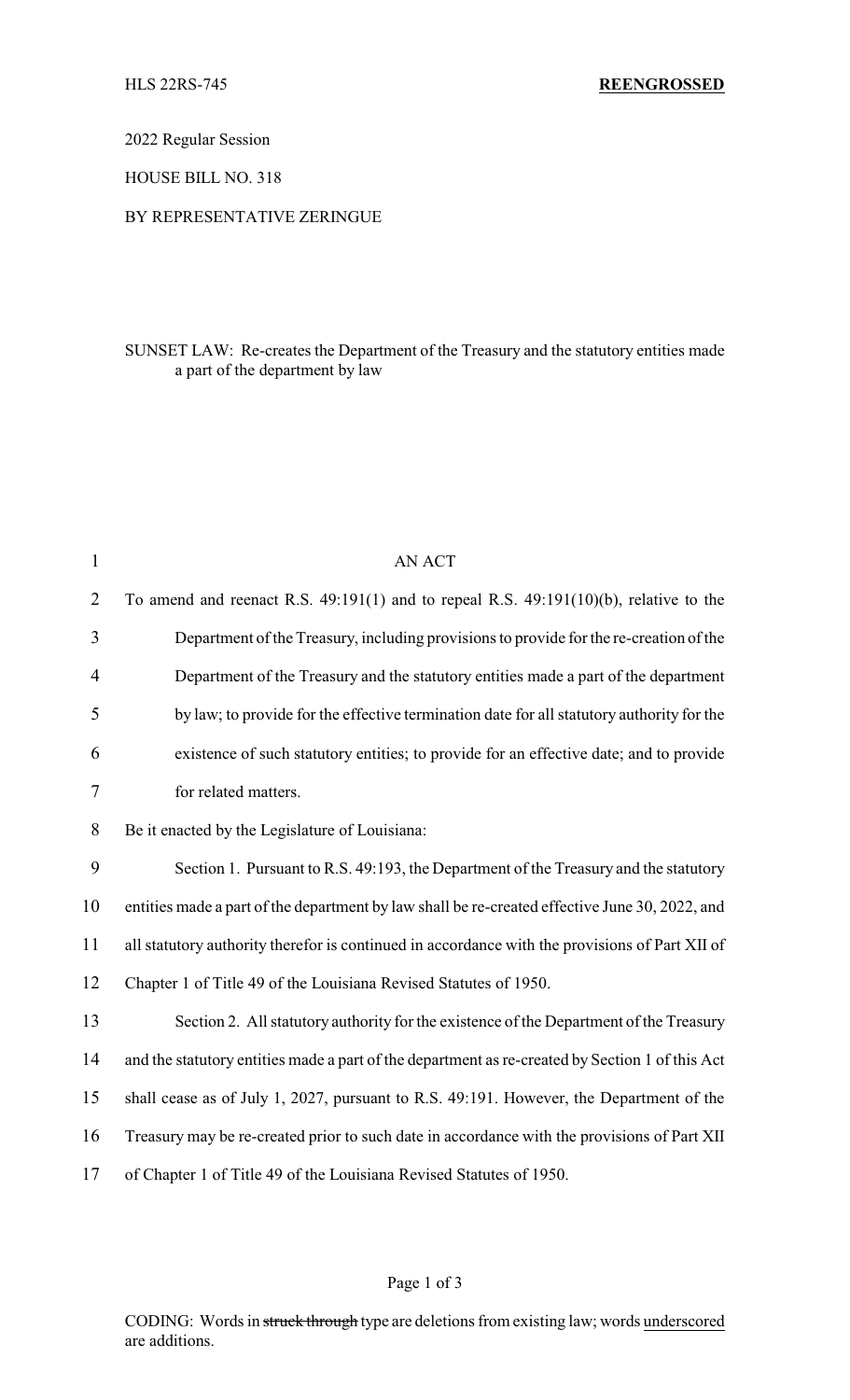| $\mathbf{1}$   | Section 3. The provisions of R.S. 49:193 are hereby superseded to the extent that            |  |  |
|----------------|----------------------------------------------------------------------------------------------|--|--|
| $\overline{2}$ | those provisions are in conflict with the provisions of this Act.                            |  |  |
| 3              | Section 4. R.S. 49:191(1) is hereby amended and reenacted to read as follows:                |  |  |
| $\overline{4}$ | §191. Termination of legislative authority for existence of statutory entities; phase-       |  |  |
| 5              | out period for statutory entities; table of dates                                            |  |  |
| 6              | Notwithstanding any termination dates set by any previous Act of the                         |  |  |
| 7              | legislature, the statutory entities set forth in this Section shall begin to terminate their |  |  |
| 8              | operations on July first of each of the following years, and all legislative authority       |  |  |
| 9              | for the existence of any statutory entity, as defined in R.S. 49:190, shall cease as of      |  |  |
| 10             | July first of the following year, which shall be the termination date:                       |  |  |
| 11             | (1) July 1, $2006$ 2026:                                                                     |  |  |
| 12             | (a) The Department of the Treasury and all statutory entities made a part of                 |  |  |
| 13             | the department by law.                                                                       |  |  |
| 14             | $\ast$<br>$\ast$<br>$\ast$                                                                   |  |  |
| 15             | Section 5. R.S. $49:191(10)(b)$ is hereby repealed in its entirety.                          |  |  |
| 16             | Section 6. This Act shall become effective on June 30, 2022.                                 |  |  |
|                |                                                                                              |  |  |

# DIGEST

The digest printed below was prepared by House Legislative Services. It constitutes no part of the legislative instrument. The keyword, one-liner, abstract, and digest do not constitute part of the law or proof or indicia of legislative intent. [R.S. 1:13(B) and 24:177(E)]

| HB 318 Reengrossed | 2022 Regular Session | Zeringue |
|--------------------|----------------------|----------|
|                    |                      |          |

**Abstract:** Re-creates the Dept. of the Treasury and statutory entities made a part of the department by law. Changes the termination date from July 1, 2023, to July 1, 2027.

Present law (R.S. 49:190 et seq.–Sunset Law) provides that the Dept. of the Treasury and all statutory entities made a part of the department by law shall begin to terminate their operations on July 1, 2022, and that all legislative authority for such entities shall cease as of July 1, 2023, unless the legislature enacts a bill authorizing the re-creation of the department and its statutory entities prior thereto.

Proposed law provides for the general re-creation of the Dept. of the Treasury and its statutory entities, effective June 30, 2022, in accordance with the Sunset Law. Supersedes the provisions of the Sunset Law which set out the procedure for review and re-creation and which require a separate bill to re-create each statutory entity within the department along with additional provisions. July 1, 2027, is the new termination date, and termination would begin July 1, 2026, unless the department is again re-created.

Effective June 30, 2022.

### Page 2 of 3

CODING: Words in struck through type are deletions from existing law; words underscored are additions.